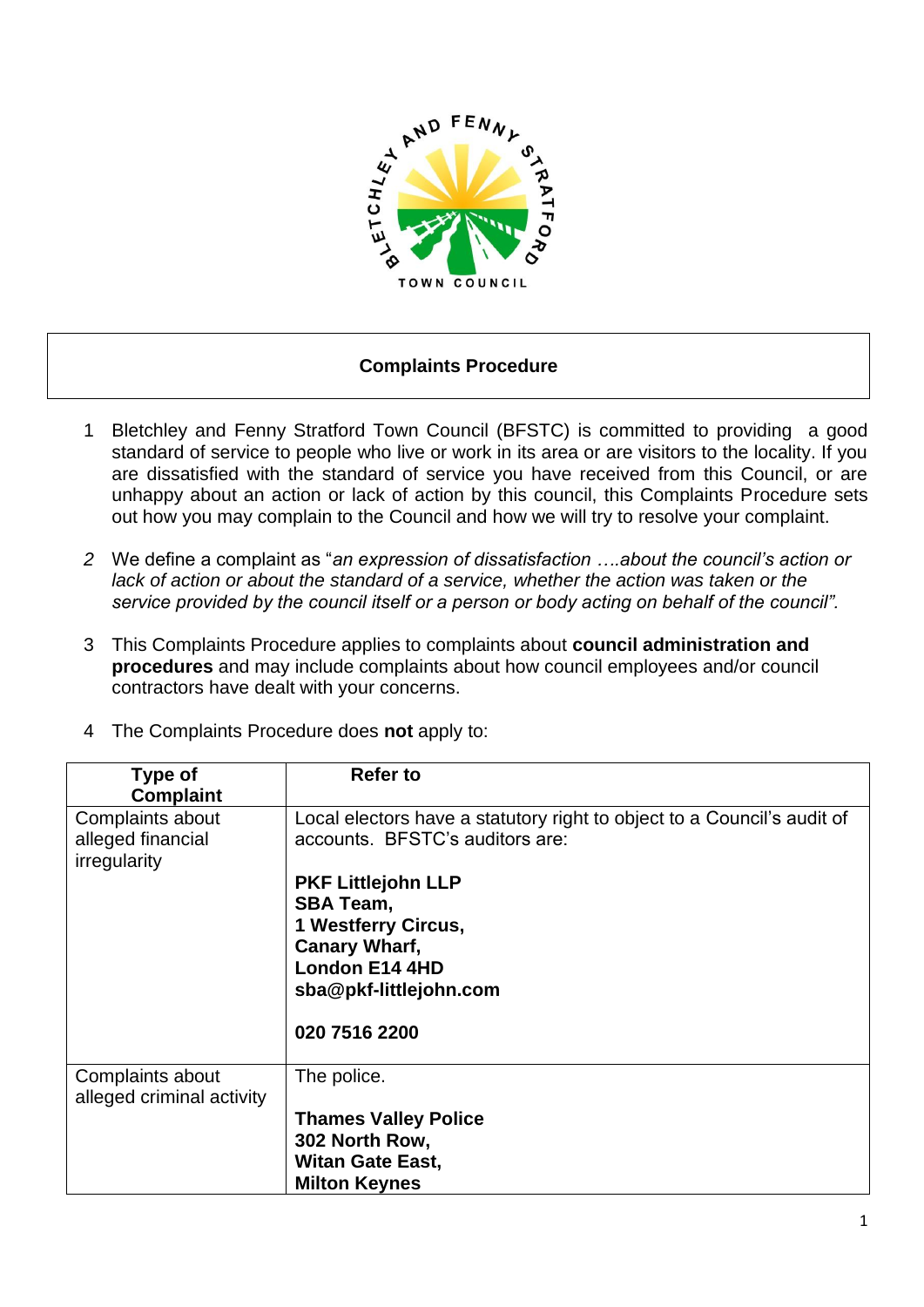|                                                                                                            | <b>MK9 2DS</b>                                                                                                                                                                                                                                                                                                                                                                                                                                                                                                                                                             |
|------------------------------------------------------------------------------------------------------------|----------------------------------------------------------------------------------------------------------------------------------------------------------------------------------------------------------------------------------------------------------------------------------------------------------------------------------------------------------------------------------------------------------------------------------------------------------------------------------------------------------------------------------------------------------------------------|
|                                                                                                            | http://thamesvalley.police.uk<br><b>Tel: 101</b>                                                                                                                                                                                                                                                                                                                                                                                                                                                                                                                           |
| Complaints about<br>alleged misconduct by<br>councillors                                                   | Standards of conduct expected of Councillors are covered by the<br>Code of Conduct adopted by the Town Council and alleged<br>breaches of the code will be referred to the Standards Committee of<br>Milton Keynes Council. Complaints should ordinarily be made direct<br>to the Monitoring Officer at Milton Keynes Council. (If a complaint is<br>received by the Town Council it will be referred to the Standards<br>Committee.) Information about the process for making a complaint<br>against a councillor can be obtained from:<br><b>The Standards Committee</b> |
|                                                                                                            | c/o The Monitoring Officer<br><b>The Civic Offices</b><br><b>Milton Keynes Council</b><br><b>Civic Offices</b><br>1 Saxon Gate East<br><b>Central Milton Keynes</b><br><b>MK9 3EJ</b><br>www.milton-keynes.gov.uk                                                                                                                                                                                                                                                                                                                                                          |
| Complaints by one<br>council employee about<br>another or between a<br>council employee and<br>the Council | This type of complaint is dealt with under the Council's staff<br>disciplinary and grievance procedures and the detail of such<br>proceedings remain confidential.                                                                                                                                                                                                                                                                                                                                                                                                         |
| Complaints about<br>decisions of the Town<br>Council                                                       | The complaints procedure is not designed to deal with objections to<br>policy and other decisions which have been properly made by the<br>Town Council within council meetings with no failures of<br>administration or procedures. Disagreement with decisions of<br>council should be made known by letter or discussion with council<br>members and will be considered but will not be subject to this<br>complaints procedure.                                                                                                                                         |

- 5 The appropriate time for influencing Council decision-making is by raising your concerns before the Council debates and votes on a matter. You may do this by writing to the Council in advance of the meeting at which the item is to be discussed. There may also be the opportunity to raise your concerns in the public participation section of Council meetings. If you are unhappy with a Council decision, you may raise your concerns with the Council, but Standing Orders prevent the Council from re-opening issues for six months from the date of the decision, unless there are exceptional grounds to consider this necessary.
- 6 You may make your complaint about the Council's procedures or administration to the Clerk. You may do this by writing or emailing the Clerk. The address is set out below. In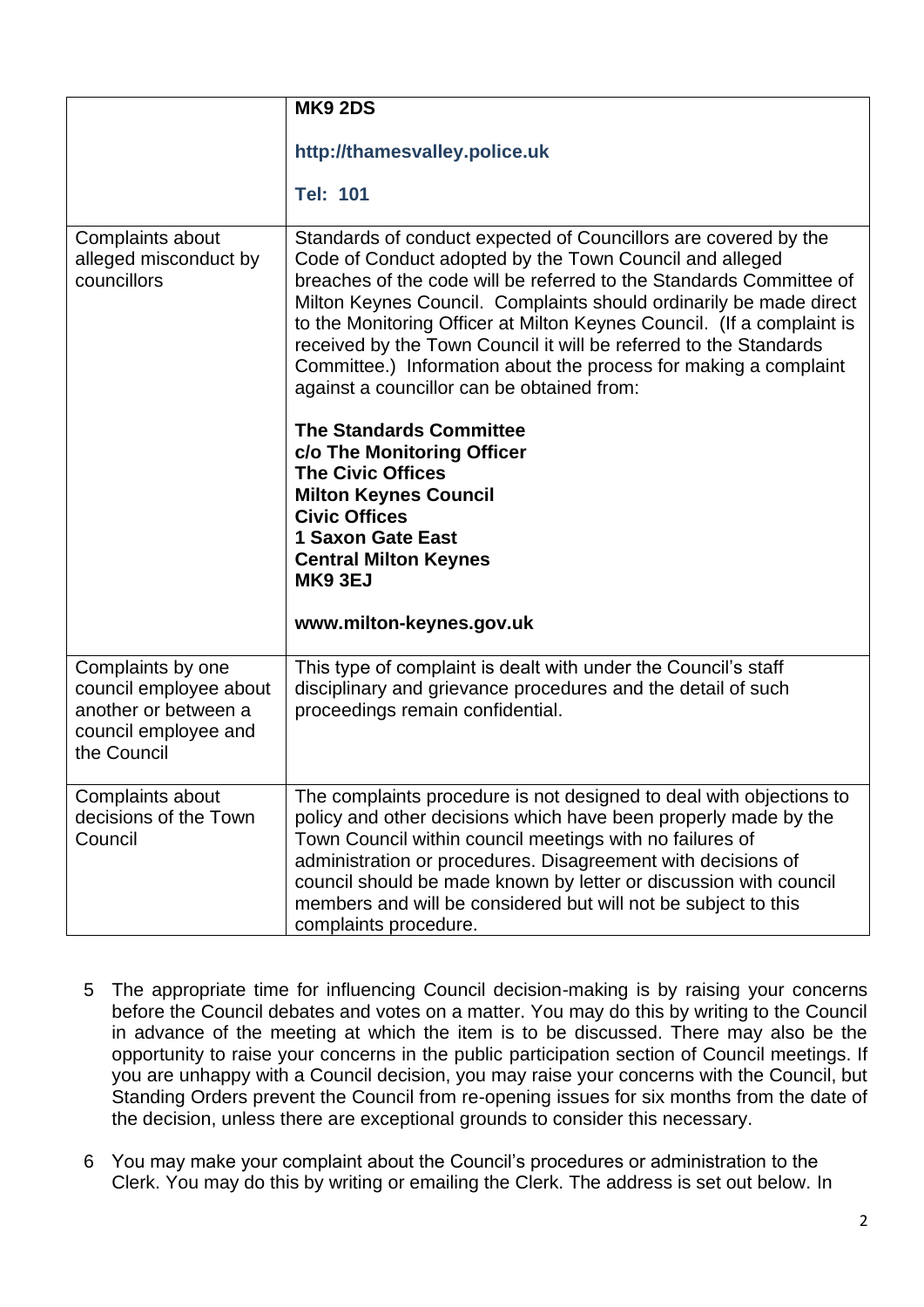order to assist the Council to deal with your complaint as efficiently as possible a standard form is available on our website.

- 7 Wherever possible, the Clerk will try to resolve your complaint immediately. If this is not possible, the Clerk will normally try to acknowledge your complaint within five working days.
- 8 If you do not wish to report your complaint to the Town Clerk, you may make your complaint directly to the Chair of the Council who will report your complaint to the appropriate officer or committee within the council according to the nature of the complaint
- 9 The Town Clerk will also report all formal complaints and their outcome to the Town Council.
- 10 Complaints will be investigated by the Clerk to the council or by the Chair of the Employment Policy committee on behalf of the Clerk Performance Management Subcommittee if the complaint is about the Town Clerk. The council many seek to obtain further information as necessary from you and/or from contractors, staff or members of the Council.
- 11 The Clerk or Chair of Council will notify you within 20 working days of the outcome of your complaint explaining what action (if any) the Council proposes to take as a result of your complaint. (In exceptional cases the twenty working day timescale may be extended; if so you will be kept informed.)
- 12 If you are dissatisfied with the response to your complaint, you may apply in writing for your complaint to be referred to the Appeals Committee or to Full Council. The letter notifying you of the outcome will explain how to make your appeal. If the complaint is to be referred for appeal it will be dealt with as soon as possible. You will be notified of the outcome of the review of your original complaint in writing as soon as possible and no later than 8 weeks after you first asked for the matter to be reviewed.
- 13 To ensure compliance with our obligations under the Data Protection Act 2018 the Town Council will not disclose the identity, contact details or other personal data about an individual complainant unless he/she consents to this or disclosure is otherwise fair and lawful under the 2018 act. The identity of the complainant will be made known only to those in the council who are considering the complaint.

## **Contacts:**

Town Clerk /Chair of Council Bletchley and Fenny Stratford Town Council Bletchley Library **Bletchley** Milton Keynes MK<sub>2</sub> 2RA

Adopted on 24 May 2022